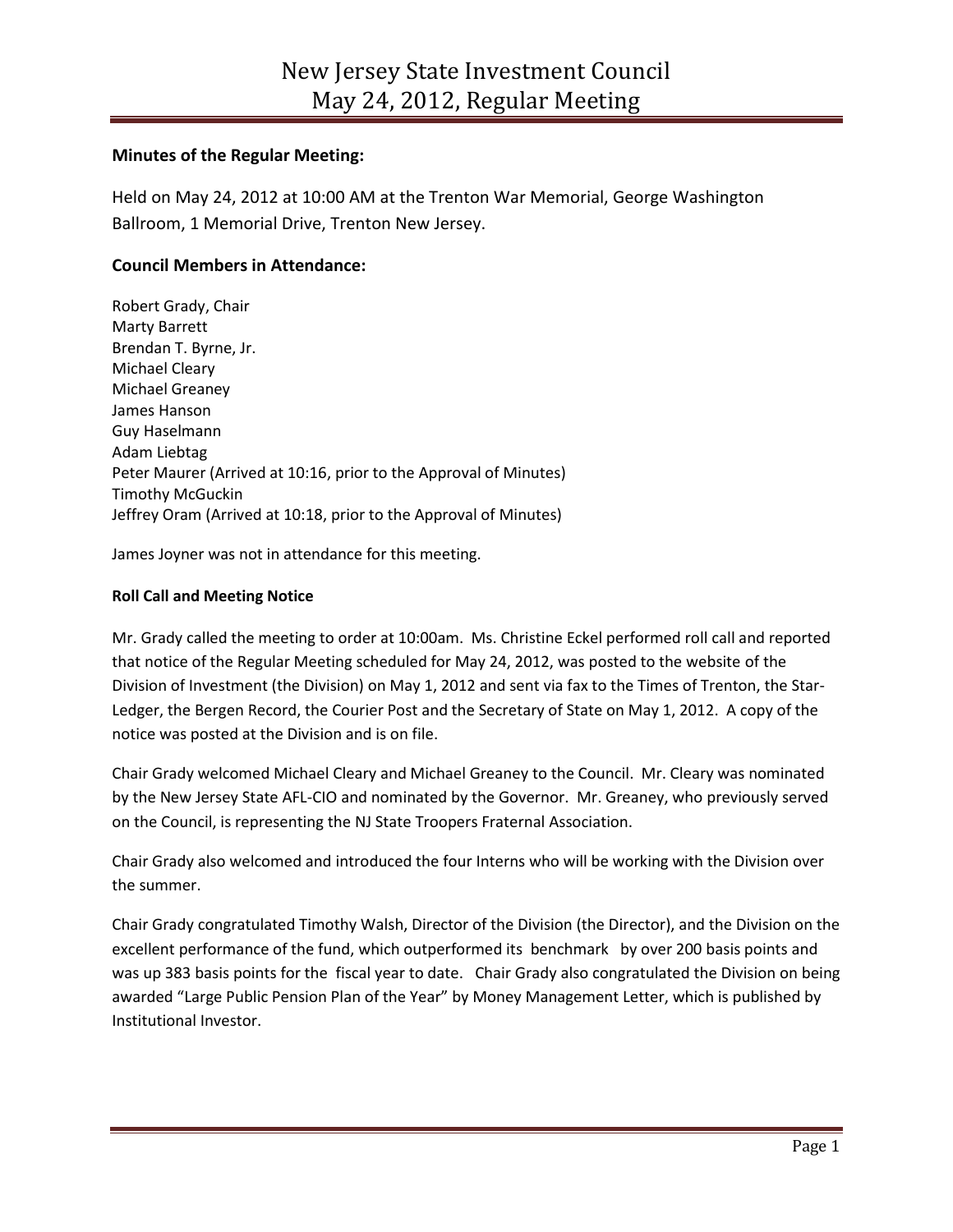## **Approval of Minutes for Regular Meeting held on March 22, 2012**

Chair Grady asked the Council Members if they had any comments on the minutes for the March 22, 2012, Regular Meeting. Board Member Haselmann requested that, in the future, the minutes reflect the question and answer period that follows guest speakers. Chair Grady motioned to approve the Regular Meeting minutes, with a correction to the heading to indicate that the meeting was a regular meeting. The motion was seconded by Vice Chair Byrne. All Council Members present at the meeting voted in favor of the motion, with Council Members Greaney and Cleary abstaining as they were not members of the Council at the time of the March 22, 2012 meeting.

## **Approval of revised SIC meeting schedule**

Chair Grady noted that Council has upcoming meetings scheduled for both July 26, 2012 and August 9, 2012. Chair Grady stated that several Council members would not be able to attend the July 26 meeting due to scheduling conflicts and suggested August 2 as a replacement for the July 26 meeting. The August 9 meeting had been scheduled as a regular but optional meeting, subject to cancellation by the Chair. Chair Grady suggested that the August 9 meeting be cancelled. Chair Grady motioned to approve the rescheduling of the July 26 meeting to August 2, 2012 and the cancellation of the August 9 meeting. The motion was seconded by Vice-Chair Byrne. All Council Members present at the meeting voted in favor of the motion.

Chair Grady also proposed rescheduling the September 27, 2012 regular meeting to October 11, 2012, which was previously scheduled as an optional regular meeting date, due to the fact that Director Walsh would be in Asia on business on September 27. Chair Grady motioned to approve this change, with Council Member Haselmann seconding the motion. All Council Members present at the meeting voted in favor of the motion.

# **Appointment of additional Audit Committee members**

Chair Grady appointed Council Members Michael Greaney and Jim Hanson to the Audit Committee. Chair Grady mentioned that Council Member Greaney is nearing certification as a CPA, making him a good fit for the committee.

Council Member McGuckin, Chair of the Audit Committee, stated the audit was about to begin. The Audit Committee will participate in an audit "kick off" meeting with the auditors, attend to audit matters as they arise and meet with the auditors at the conclusion of the audit process. The Division is preparing, and the Audit Committee will review, a Request for Proposal (RFP) for the selection of an auditor for subsequent years.

## **Director's Report/Update**

Director Walsh advised the council that the Total Pension Fund had a strong month relative to the benchmark in April, outperforming by 64 basis points. The Fund is now ahead of the benchmark by 214 bps, fiscal year to date. He also stated April was the 5<sup>th</sup> consecutive month the Fund has produced a positive absolute return. The Fund has also received approximately \$1.6 billion in local employer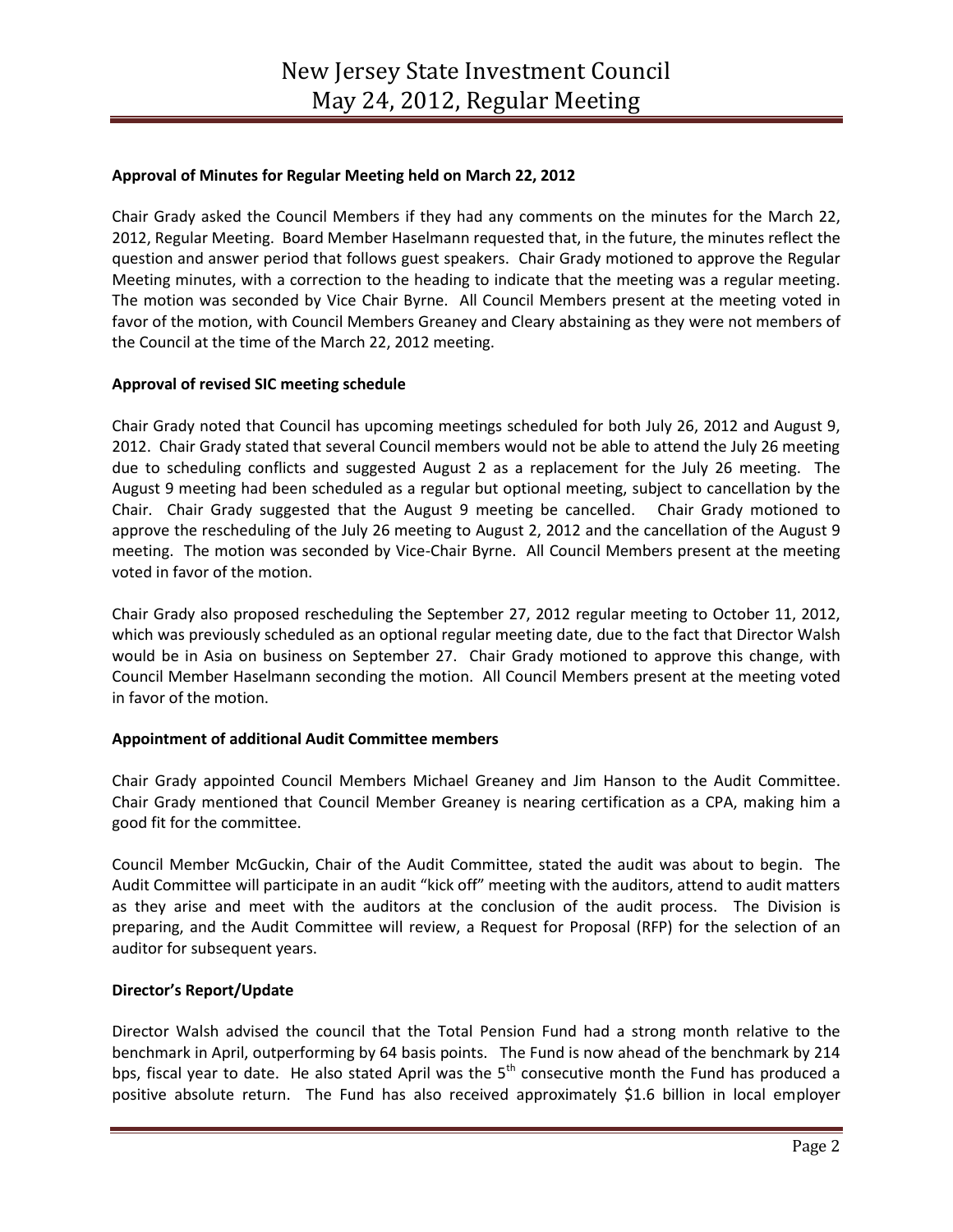appropriations, with a bulk of the money received in March and April. Director Walsh also stated that all asset classes have outperformed their benchmarks with the exception of Real Return, FYTD. While the Global Growth portfolio has produced a negative absolute return FYTD, since the start of the calendar year, the portfolio is up over 10%. Liquidity and Income have been the two best performing segments of the portfolio FYTD.

### **Approval of Fiscal 2013 Asset Allocation Plan**

There was a discussion between Director Walsh, Deputy Director McDonough, and Pete Keliuotis of SIS and Council members, regarding the proposed Asset Allocation Plan for FY 2013.

Director Walsh went on record stating that, as a former plan trustee and as someone familiar with many states' chief investment officers; he was of the opinion that the asset allocation plan was one of the most well vetted and best designed in the country. He acknowledged the contributions of the volunteer members of the Investment Policy Committee, which consisted of Robert Grady, Tom Byrne, Tim McGuckin, Guy Haselmann and Jeff Oram.

Director Walsh went on to note that the Division may not reach all of the targets set forth in the Asset Allocation Plan, because the Division focuses on maximizing risk adjusted returns based on market conditions, and does not "fill buckets" where it does not make sense. Director Walsh will provide explanations to the Council in the event that the Division fails to reach the plan targets.

Pete Keliuotis stated that SIS, along with the IPC and the Division, believes the proposed Asset Allocation Plan provides higher expected returns, improved diversification, and better downside protection as compared to both the current allocation and the FY 2012 Plan.

Council Member Barrett stated his concerns regarding the risk inherent in the plan. Mr. Liebtag asked whether the plan would yield the 8.25% assumed rate of return used in determining pension plan funding. The Chair commented that the Division pursues maximum returns with an appropriate mix of investments and with risk management, but there are no guarantees. Mr. Liebtag asked why the Asset Allocation Plan provides for an increase in the target for Alternatives from 26% for FY12 to 29.7% for FY13, since the actual allocation for at 4/30/12 was below the FY12 target at 21.5%. In response, Director Walsh and Council Member Oram discussed the importance of being able to take advantage of appropriate opportunities as they present themselves, and noted that the increased target allocation allows for that flexibility. Council Member Haselmann also stated that the risk characteristics of the overall portfolio will be improved, allowing for increased returns with a decrease in volatility. He added that many of these funds have attractive non-correlated idiosyncratic exposures that enhance returns and diversify the portfolio.

Chair Grady motioned to approve and adopt the asset allocation targets set forth in the column labeled "Proposed FY13 Target" on page 4 of the New Jersey State Investment Council Annual Investment Plan Summary Fiscal Year 2013 (the "FY13 Investment Plan") submitted to the Council in advance of the meeting as the Asset Allocation Plan for FY13, with the proviso that the Division shall report back to the SIC when the actual allocations for Absolute Return Hedge Funds and Credit-Oriented Hedge Funds reach 3%. Council Member Haselmann seconded the motion. The motion carried with all Council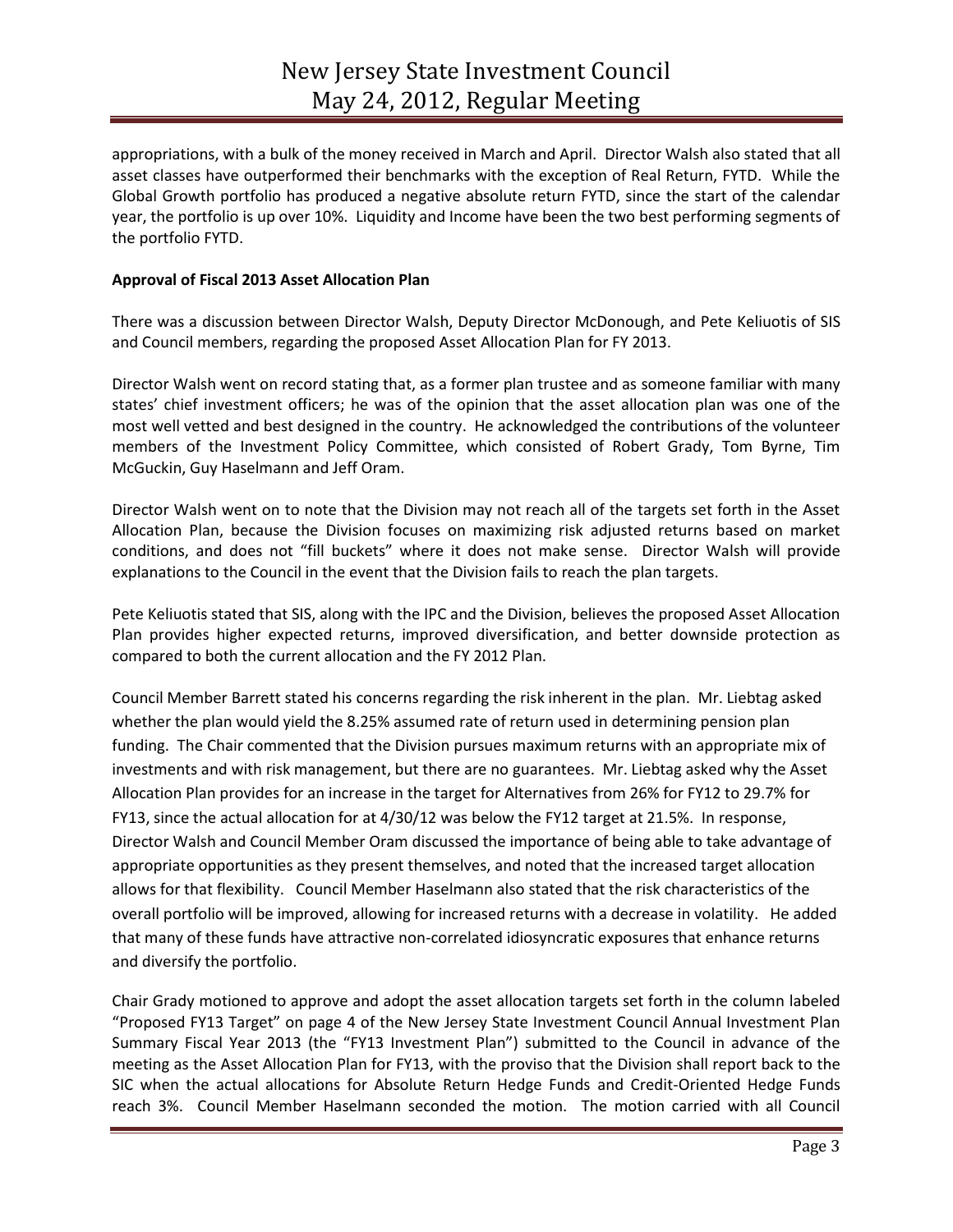Members present at the meeting voting in favor, except for Council Members Barrett and Liebtag who were opposed.

Deputy Director McDonough then made a brief presentation to the Council regarding the performance benchmarks set forth in the FY13 Investment Plan.

Chair Grady motioned to approve and adopt the proposed benchmarks set forth on page 6 of the FY13 Investment Plan. Council Member Haselmann seconded the motion. All Council Members present at the meeting voted in favor of the motion.

## **Update on Elliott Associates**

Director Walsh provided a brief update on the Elliott Associates investment, correcting information in the report of the Investment Policy Committee that was previously presented to the Council and posted on the Division's website. The terms of the investment were in fact more favorable than originally reported.

#### **Real Estate Investment**

Council Member Oram recused himself from discussion of this proposed investment during the IPC meeting and this presentation to Council.

### *Northwood Real Estate Partners, L.P. & Northwood Real Estate Co-Investors, L.P.*

Roman Nemtsov of RV Kuhns presented a proposed investment of \$75 million in Northwood Real Estate Partners L.P. and \$75 million in Northwood Real Estate Co-Investors L.P. for a total of \$150 million. Northwood is led by John Kukral, a former CEO and co-founder of Blackstone Real Estate Advisors with \$85 million of his personal monies invested in Northwood. Since the firm's inception, the management team has demonstrated a very conservative approach regarding the use of leverage to execute the fund's investment objectives. Specifically, of the fourteen transactions completed between August 2008 and December 2011, seven were funded entirely on equity. The current total portfolio leverage is approximately 42% on a LTV basis. Northwood states that it only utilizes leverage in specific instances where the manager believes that the downside risk is limited. To date, Northwood has committed \$85 million to the funds, to be invested on a pro rata basis with the LP commitments.

Chair Grady reported that the Investment Policy Committee has determined that appropriate and adequate due diligence was performed.

#### **Private Equity Investment**

#### *Tenex Capital*

Jason MacDonald presented a proposed additional investment of \$20 million in Tenex Capital Partners, L.P, which will add to the existing commitment of \$50 million that was presented at the November 18, 2010 Council meeting. The GP commitment is 3% above average relative to other funds in the market. Transaction fees, break-up fees, etc. are offset 100% against the management fee. The fund size has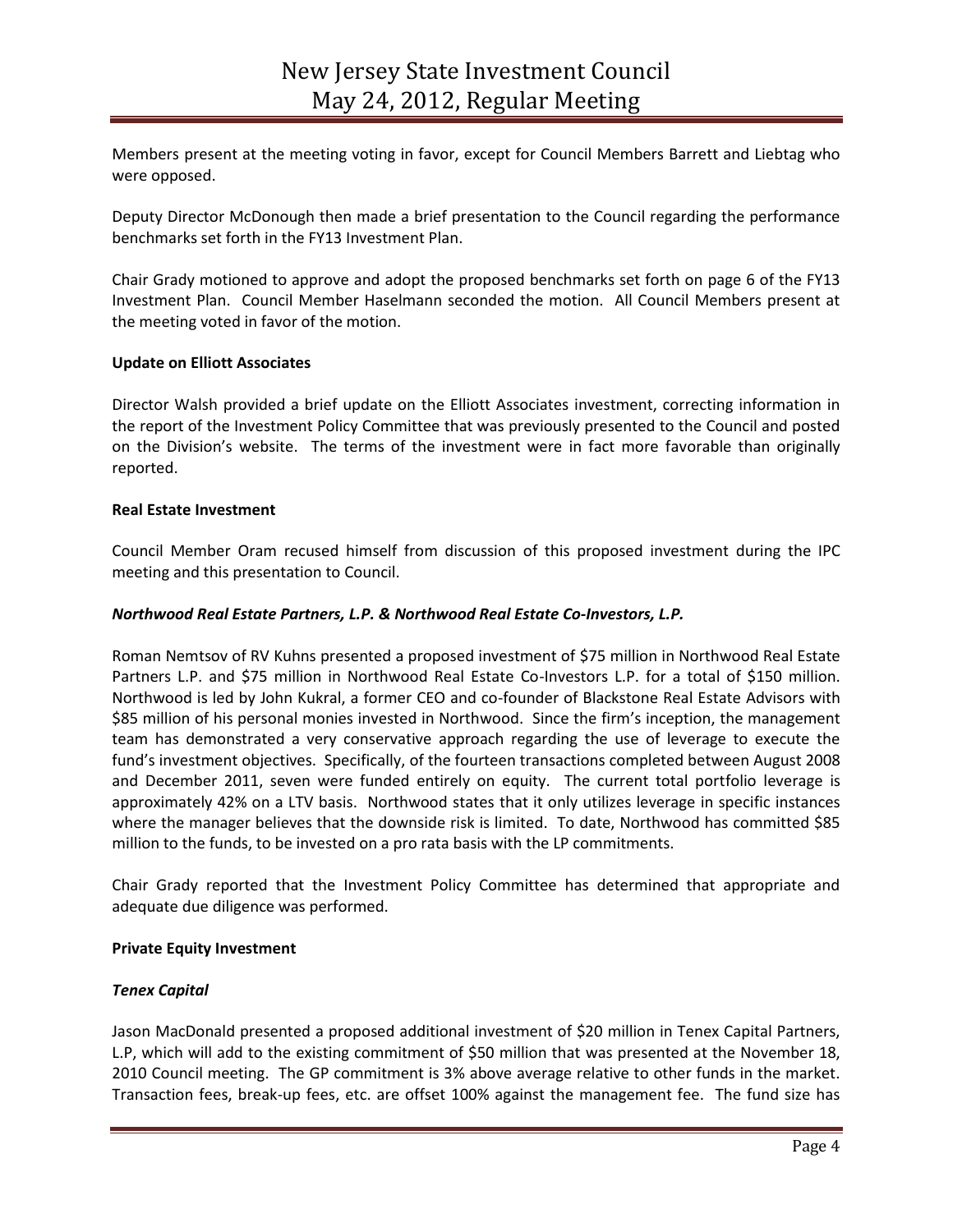been limited to approximately \$450 million with the Tenex team indicating that it anticipates two transactions per year to deploy the capital.

Chair Grady reported that the Investment Policy Committee has determined that appropriate and adequate due diligence was performed.

### **Hedge Fund Investments**

### *Lazard Rathmore Fund, L.P.*

Maneck Kotwal along with Jake Walthour of Cliffwater presented a proposed investment of up to \$150 million in Lazard Rathmore Fund, L.P. The proposed commitment of Lazard Rathmore continues the Division's focus on balancing the credit-oriented hedge fund portfolio by diversifying into more market neutral strategies to compliment the current over-weight distressed exposure. Lazard Rathmore's expertise in the convertible arbitrage space gives the Division access to a top manager in a sub-asset class to which the Division currently has no exposure. The Lazard Rathmore team is extremely focused on maintaining a highly liquid portfolio and currently has no exposure to Level III assets, and the manager has estimated that 82.5% of the fund can be liquidated within four weeks, even under stressed market conditions.

Chair Grady reported that the Investment Policy Committee has determined that appropriate and adequate due diligence was performed.

## *Visium Balanced Fund, L.P*

Maneck Kotwal along with Jake Walthour of Cliffwater presented a proposed investment of up to \$150 million in Visium Balanced Fund, L.P. Visium is specialized in healthcare, which gives them an edge over generalist funds that invest in the healthcare space. The fund is managed with a market neutral exposure (+/-10%), making it a good complement to the long-biased orientation of a number of the managers in the equity-oriented hedge fund portfolio. Visium was founded in November of 2005 by Dr. Jacob Gottlieb along with the healthcare team which spun out of Balyansy Asset Management. The Fund has an attractive return profile with a 10.93% annualized return with 9.74% SD from inception through March 2012.

Chair Grady reported that the Investment Policy Committee has determined that appropriate and adequate due diligence was performed.

## **Proposed Amendments to N.J.A.C. 17:16-65 regarding the Deferred Compensation Plan**

Director Walsh advised Council that in 2006, in connection with the engagement of an outside plan administrator for the New Jersey State Employees Deferred Compensation Plan (DCP), certain Divisionmanaged Common Funds that had previously been available to DCP participants were closed to further contributions, and DCP participants' contributions subsequent to January 1, 2006 have been deposited solely in outside funds managed by the outside DCP plan administrator. The Director noted that the DCP Board has recently taken action to permit contributions to Division-managed Common Funds concurrent with the award of a new plan administrator contract through an RFP process that is ongoing as of the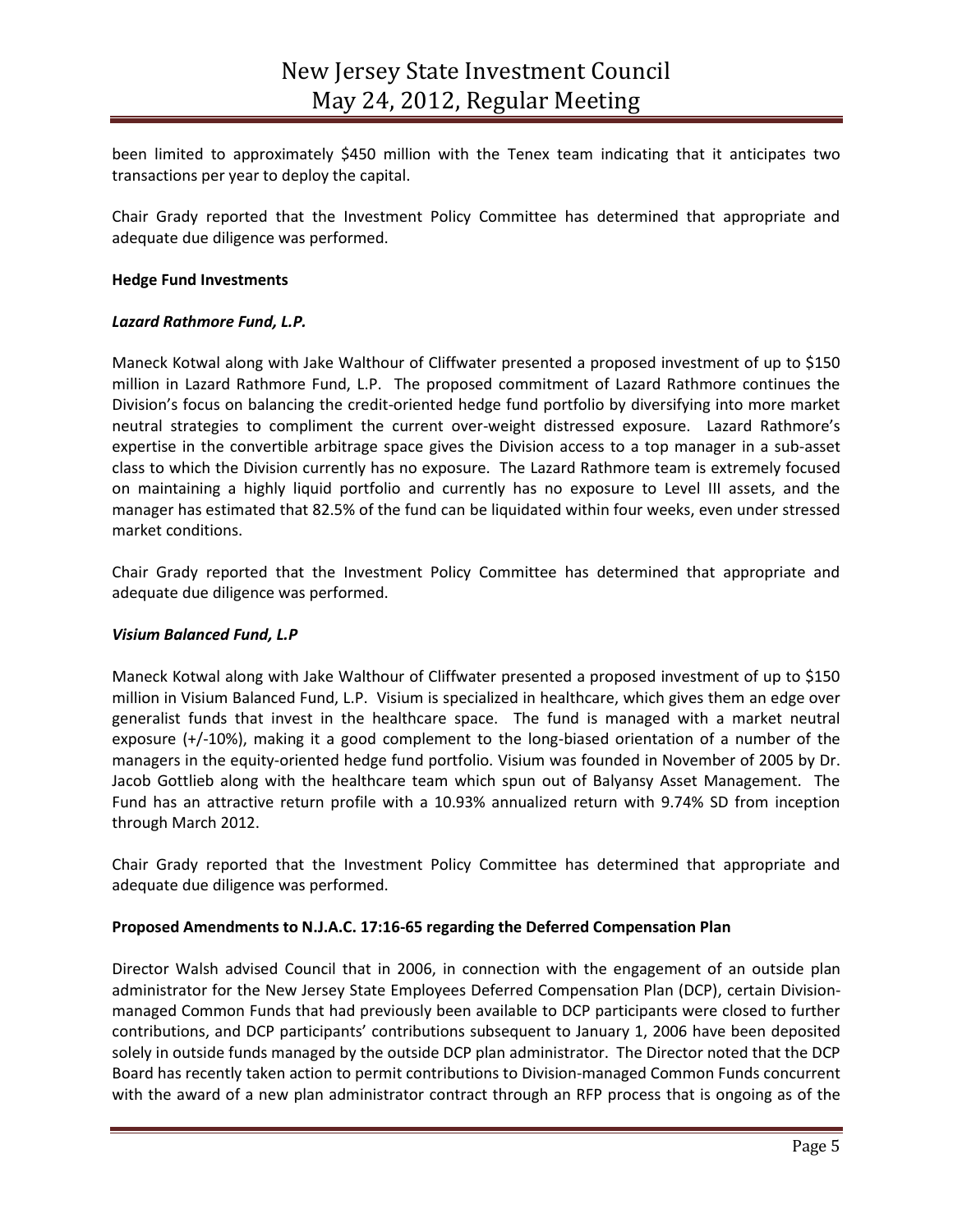date of this meeting. The Director then asked Susan Sarnowski, Division Director of Operations and Compliance Officer, to provide more detail on the regulatory amendments required in order to reopen certain Common Funds to DCP participants.

Ms. Sarnowski stated that the 2006 closure of Common Funds to further DCP participant contributions necessitated certain amendments to the regulations governing those funds. Similarly, in order to reopen the Common Funds to DCP participants, the regulations will need to be amended. Ms. Sarnowski stated that the proposed amendments will:

• Allow for Common Funds managed by the Division to be opened for contributions from DCP participants if so determined by the DCP Board.

• Provide that the DCP Board, in consultation with the Director, will determine which DCP funds will accept ongoing deposits or transfers from participants as of a specified date. These funds may include the Common Funds (managed by the Division) and shall include a minimum of five outside funds.

- Provide that the DCP Board, in consultation with the Director, will determine whether participants may maintain balances in a DCP fund that is closed to ongoing deposits or transfers, or whether balances must be transferred to other DCP funds.
- Update the valuation language to reflect that investments and net assets will be valued in accordance with applicable accounting standards, using recognized industry pricing sources.
- Eliminate the liquidation section of the subchapter as any liquidation would be governed by the provisions of the DCP and by federal tax law.

Ms. Sarnowski noted that if the proposed amendments are approved, they would then go to the Governor's office and then to the Office of Administrative Law for publication in the NJ Register, with a sixty day comment period.

Chair Grady motioned to approve the proposed amendments to N.J.A.C. 17:16-65, with Council Member Oram seconding the motion. A roll call vote was taken with Messrs. Grady, Hanson, Barrett, Byrne, Haselmann, Maurer, Liebtag, McGuckin, Oram, Greaney and Cleary, constituting all Council Members present at the meeting, voting in favor of the proposed amendments.

# **Proposed Revisions to State Investment Council Engagement of Investment Advisers Policies and Procedures**

Director Walsh stated that in 2009, the Council adopted the State Investment Council Engagement of Investment Advisers Policies and Procedures (the "Adviser Policy), which governs the engagement of external investment advisers. The Division currently has contracts with four emerging market advisers and four high yield advisers, which will expire in fiscal 2013. These advisers provide non-discretionary investment advice.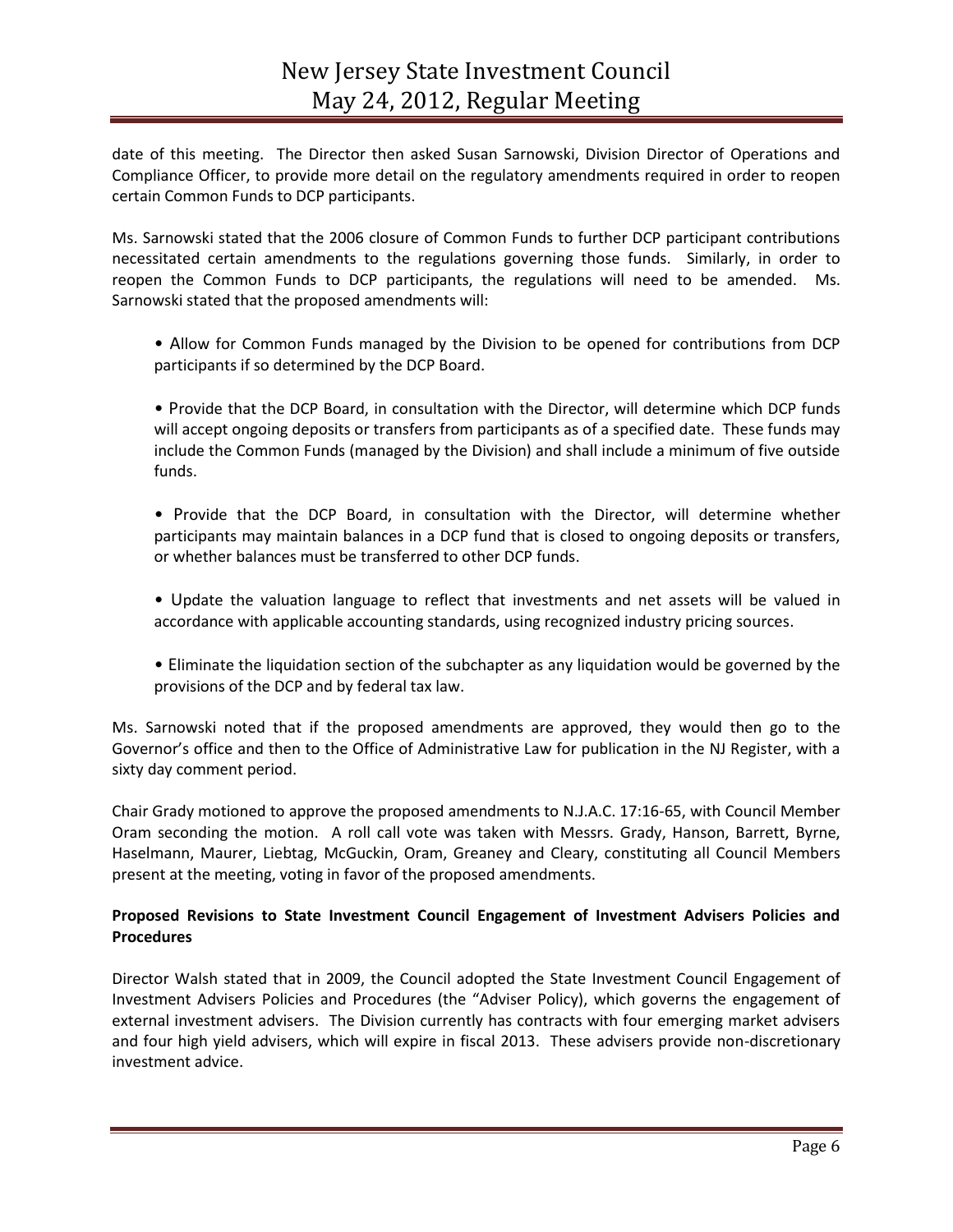Ms. Sarnowski reported that the Division is now developing an RFP for up to 10 external emerging market investment adviser contracts. She further reported that the Division has reviewed the current Council policy and is proposing changes to the policy. The proposed changes were reviewed with the Investment Policy Committee and Office of the Attorney General. The proposed Adviser Policy, after incorporating the proposed amendments, will:

- Serve to clarify certain aspects of the procurement process to ensure that the applicable Division of Purchase and Property rules and regulations are properly reflected.
- Provide that the Division will provide a written report to the IPC which summarizes the proposed search objectives and criteria to be included in the RFP.

• Provide that the Division will prepare a written report to the Council, prior to the issuance of an RFP, which identifies the Asset Class(es) for which the Division intends to engage Investment Advisers, the approximate number of Investment Advisers to be engaged for each such Asset Class, and the manner in which the portion of the relevant portfolio to be allocated to each such Investment Adviser will be determined.

• Provide for a Selection Committee consisting of Division staff members recommended by the Director to review the bidder responses and conduct oral interviews. The Committee will prepare a report summarizing the selection process, including the oral interviews and on-site interviews, if any, and the basis for its recommendations and submit such report to the Director.

• Provide that the Director will accept or reject the recommendations of the Selection Committee, consistent with his fiduciary duties pursuant to N.J.S.A. 52:18A-89. A written report summarizing which Investment Advisers were selected and the intended mandates will be presented to the IPC and Council.

• Provide that each agreement engaging an Investment Adviser shall provide that the Investment Adviser is engaged to provide non-discretionary advice and shall outline the procedures by which designated Division staff will approve or reject all trades and corporate actions the Investment Adviser recommends. The agreements also will set forth the terms and conditions under which the agreements may be terminated.

• Provide that the Director shall terminate, subject to the contractual terms of the engagement, any Investment Adviser that does not meet the standards and requirements set forth in the RFP, the Adviser Policy and in any other applicable policies of the Council.

Chair Grady motioned to approve this amendment, with Council Member Haselmann seconding the motion. All Council Members present at the meeting voted in favor of the motion.